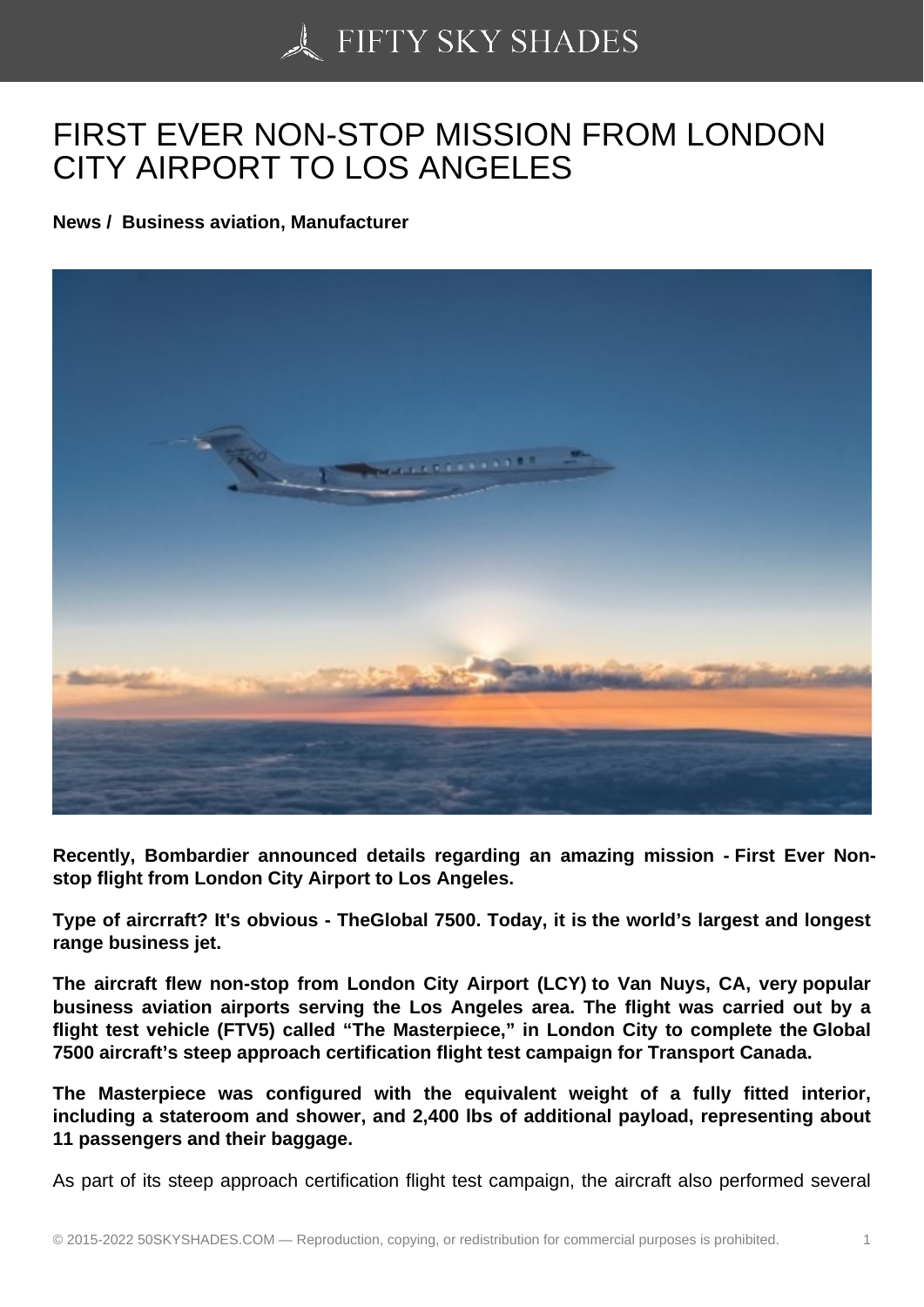takeoffs and landings at London City Airport to demonstrate this operational capability. With its tremendous performance and flexibility, the Global 7500aircraft gives passengers direct access to any location in the U.S. from the airfield deep in the heart of one of the world's greatest financial centres.

"The Global 7500 aircraft's combination of unrivalled performance, exquisite cabin experience and size simply cannot be matched," said Peter Likoray, Senior Vice President, Worldwide Sales and Marketing, Bombardier Business Aircraft. "This demonstration continues to cement the Global 7500 jet as the industry leader, showcasing once again to customers the real-world capabilities of this revolutionary aircraft that can deliver uncompromising value to customers under any conditions, at any time, without the need for tailwinds."

"Welcoming the Bombardier Global 7500 aircraft to London City Airport for its flight test campaign is a crucial milestone towards certification and subsequent business jet operations at London's most central airport," said Gary Hodgetts, Director of Operations at London City Airport. "The flight completed by the Global 7500 FTV on May 11th is the longest flight ever out of London City and simply demonstrates the exceptional performance of the aircraft."

The Global 7500 aircraft is the largest business jet with short-field performance and steep approach capabilities able to operate out of London City Airport and to connect any city in the continental U.S., Africa or the Middle East\*. Its long-range performance can go even further traveling eastward, reaching most major cities in Asia.

This latest mission comes only weeks after the aircraft set back-to-back city-pair speed records for the fastest ever business jet flights between New York and London, and between Los Angeles and New York. Prior to that, the Global 7500 aircraft also completed an unprecedented long-range mission from Singapore to Tucson, Arizona, departing as planned during its busy world-tour schedule—without the need to linger at the airfield for days on end, waiting for exponentially stronger tailwinds, as some smaller aircraft do.

Winner of the 2019 Aviation Week Grand Laureate Award and a Red Dot award for design, the Global 7500 jet offers Bombardier's signature smooth ride and a spaciousness that is unique among business jets. Featuring a full-size kitchen and four true living spaces, the Global 7500 aircraft sets the benchmark for the most exceptional cabin interior. The aircraft offers the most innovative features such as the recently unveiled Soleil lighting system, the industry's most advanced cabin lighting technology. Designed and developed exclusively for the Global 7500 aircraft, the innovative Soleil lighting system is aviation's first circadian rhythm-based cabin lighting technology fully integrated with the Flight Management System, and it introduces the revolutionary Dynamic Daylight Simulation feature, which can help combat jet lag. The Global 7500 business jet also offers the patented Nuage seat, meticulously designed for maximum comfort, which introduces an all-new, ergonomically-perfected deep recline position – unavailable on any other business aircraft.